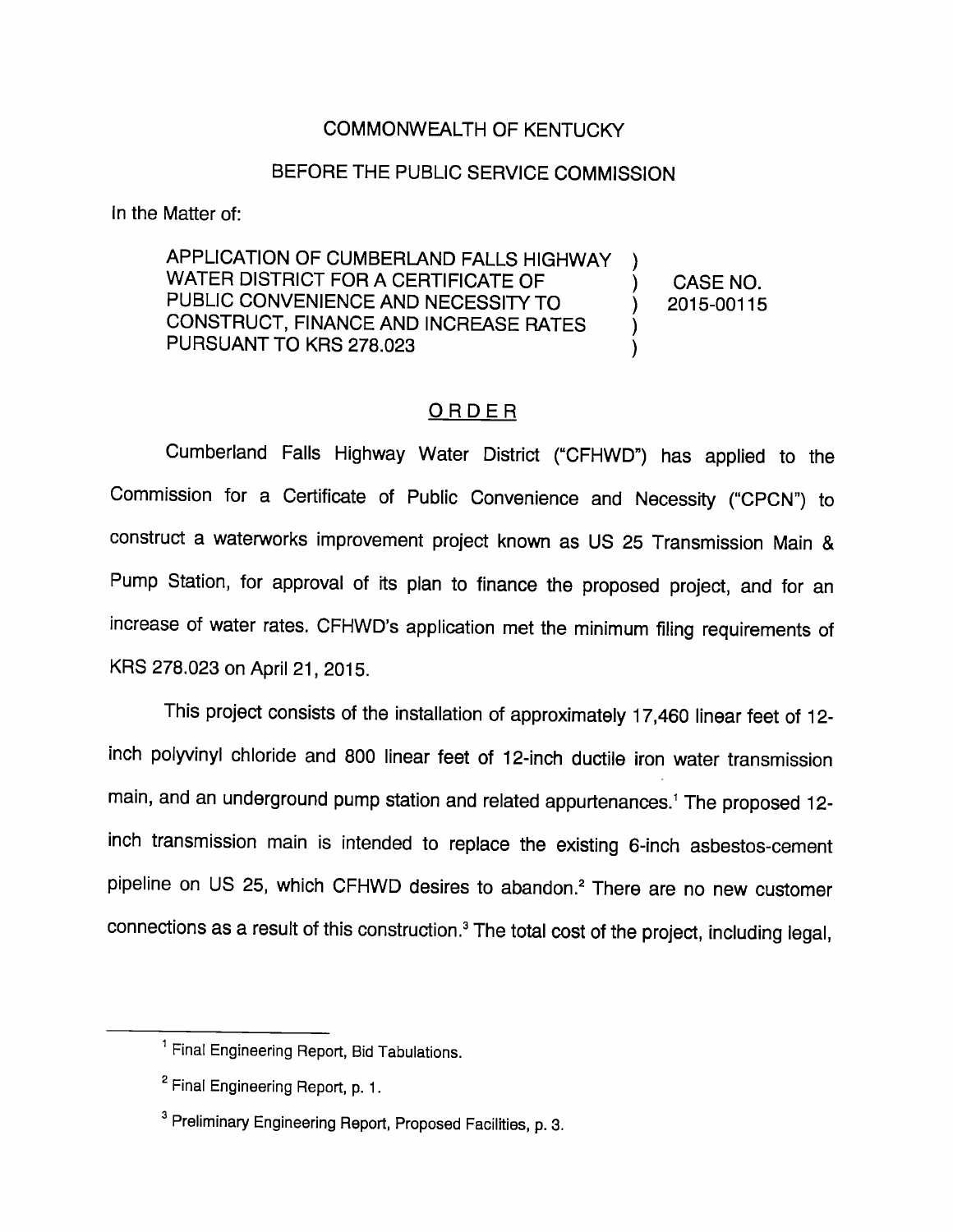administrative, development, and engineering costs, plus interest and contingencies, is \$1,392,309/

CFHWD proposes to finance the proposed construction with the proceeds of the issuance and sale of \$803,000 of its Waterworks Revenue Bonds to Rural Development ("RD"), an agency of the U.S. Department of Agriculture, an RD grant in the amount of \$397,000, and an applicant contribution in the amount of \$192,309. The proposed bonds will mature over a 40-year period and accrue interest at a rate not to exceed 2.75 percent per annum. Under the proposed rates, the monthly bill of a residential water customer who uses 5,000 gallons will increase from \$46.00 to \$56.14, or approximately 22 percent. CFHWD has submitted its application pursuant to KRS 278.023. Notwithstanding KRS 278.020(1), KRS 278.180, KRS 278.190, and KRS 278.300, KRS 278.023 requires the Commission to accept agreements between water districts and RD regarding construction projects, and to issue the necessary orders to implement the terms of such agreements within 30 days of satisfactory completion of the minimum filing requirements.

KRS 278.023 does not grant the Commission any discretionary authority to modify or reject any portion of the agreement between RD and CFHWD, or to defer the issuance of all necessary orders to implement the terms of that agreement. It further denies the Commission any authority to reject an application when the evidence of record indicates that a water district's proposed facilities will result in the wasteful duplication of facilities or excessive investment or its proposed rates are unfair, unjust, or unreasonable. The Commission, therefore, is notable to review this application using

Final Engineering Report, p. 1.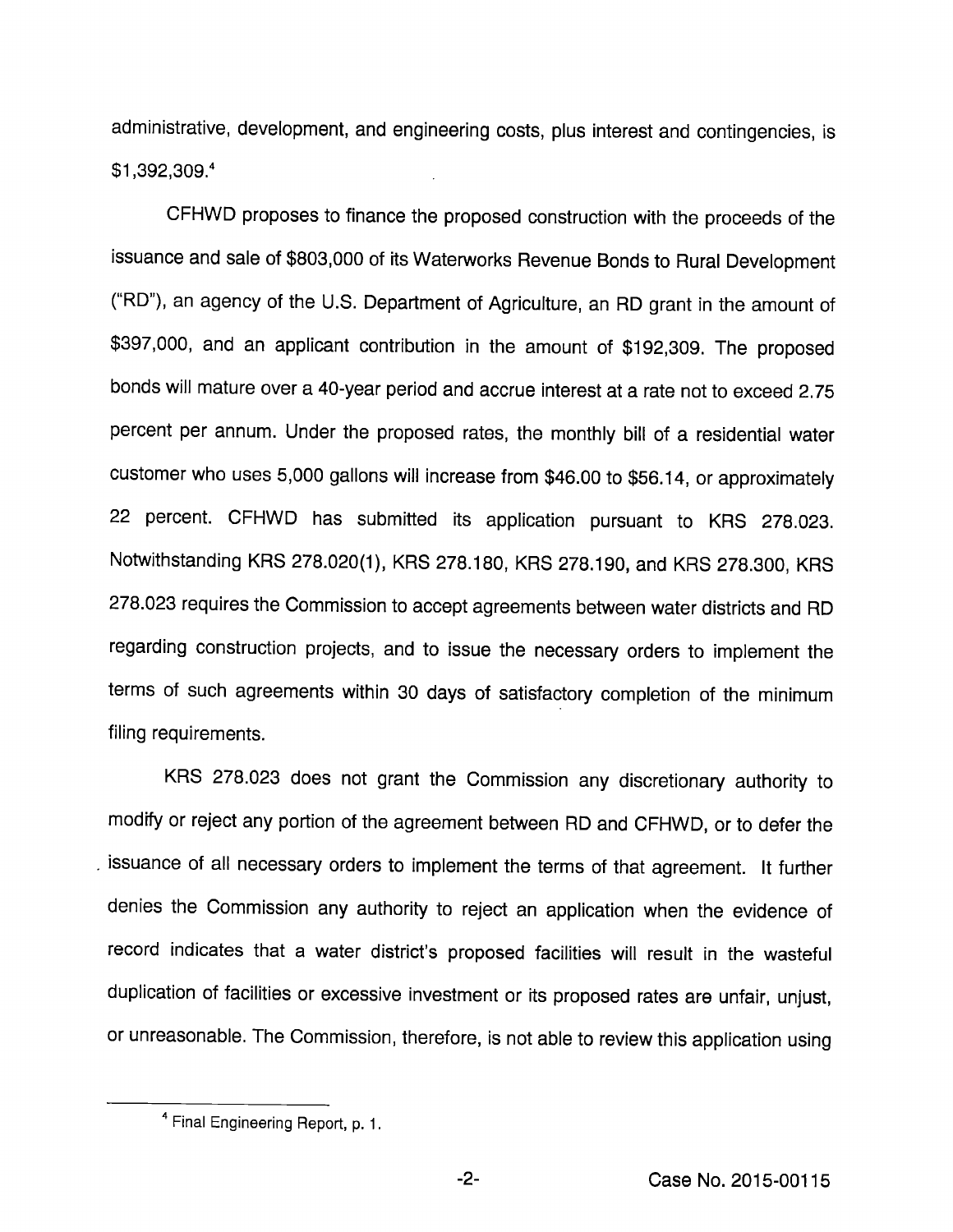the same standards that are used for applications that are not filed pursuant to KRS 278.023.

IT IS THEREFORE ORDERED that:

1. CFHWD is granted a CPCN for the proposed construction project.

2. CFHWD's proposed plan of financing is approved.

3. CFHWD is authorized to issue \$803,000 of its Waterworks Revenue Bonds maturing over 40 years at an interest rate not exceeding 2.75 percent per annum.

4. The proceeds from the proposed bond issuance shall be used only for the purposes specified in CFHWD's application.

5. CFHWD shall obtain approvai from the Commission prior to performing any additional construction not expressiy authorized by this Order.

6. Notwithstanding ordering paragraph 5, if surpius funds remain after the approved construction has been compieted, CFHWD may use such surplus funds to construct additional plant facilities if RD approves of the use and the additional construction wiii not result in a change in CFHWD's rates for service. CFHWD shall provide written notice of this additional construction in accordance with 807 KAR 5:069, Section 4.

7. CFHWD shall file with the Commission documentation of the total costs of this project, including the cost of construction and all other capitalized costs, (e.g., engineering, legal, and administrative) within 60 days of the date that construction is substantially completed. Construction cost shall be classified into appropriate plant

-3- Case No. 2015-00115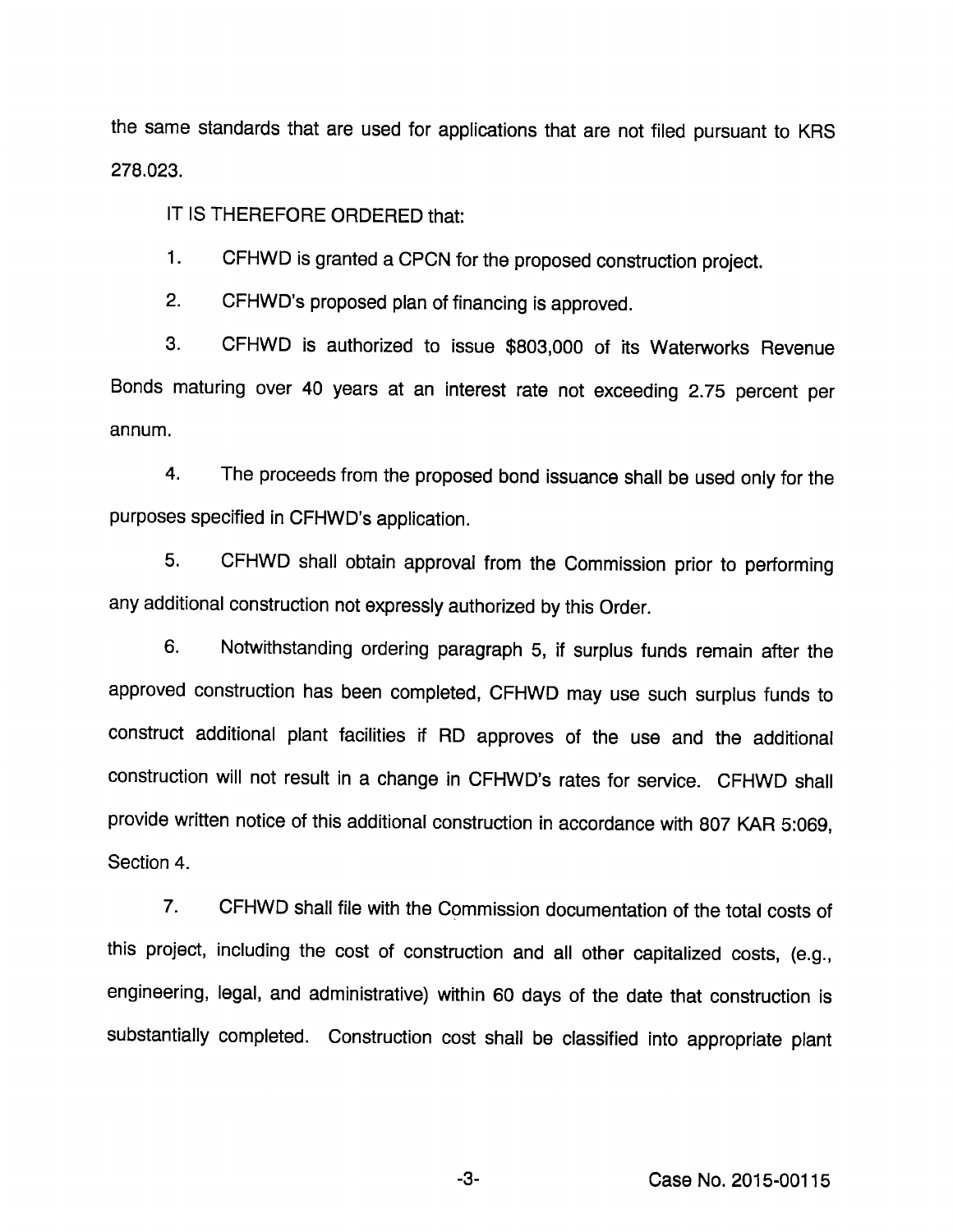accounts in accordance with the Uniform System of Accounts for water utilities prescribed by the Commission.

8. CFHWD shall file a copy of the "as-built" drawings and a certified statement from the engineer that the construction has been satisfactorily completed in accordance with the contract plans and specifications within 60 days of substantial completion of the construction certified herein.

9. CFHWD shall require the construction to be inspected under the general supervision of a professional engineer with a Kentucky registration in civil or mechanical engineering to ensure that the construction work is done in accordance with the contract drawings and specifications and in conformance with the best practices of the construction trades involved in the project.

10. CFHWD shail notify the Commission in writing one week prior to the actual start of construction and at the 50 percent completion point.

11. The rates set forth in the Appendix to this Order are approved for service that CFHWD renders on and after the date of this Order.

12. Within 20 days of the date of this Order, CFHWD shall file revised tariff sheets with the Commission, using the Commission's electronic Tariff Filing System, containing the rates set forth in the Appendix to this Order.

13. Any documents filed in the future pursuant to ordering paragraphs 7, 8, and 10 of this Order shall reference this case number and shall be retained in the utility's general correspondence file.

Case No. 2015-00115

-4-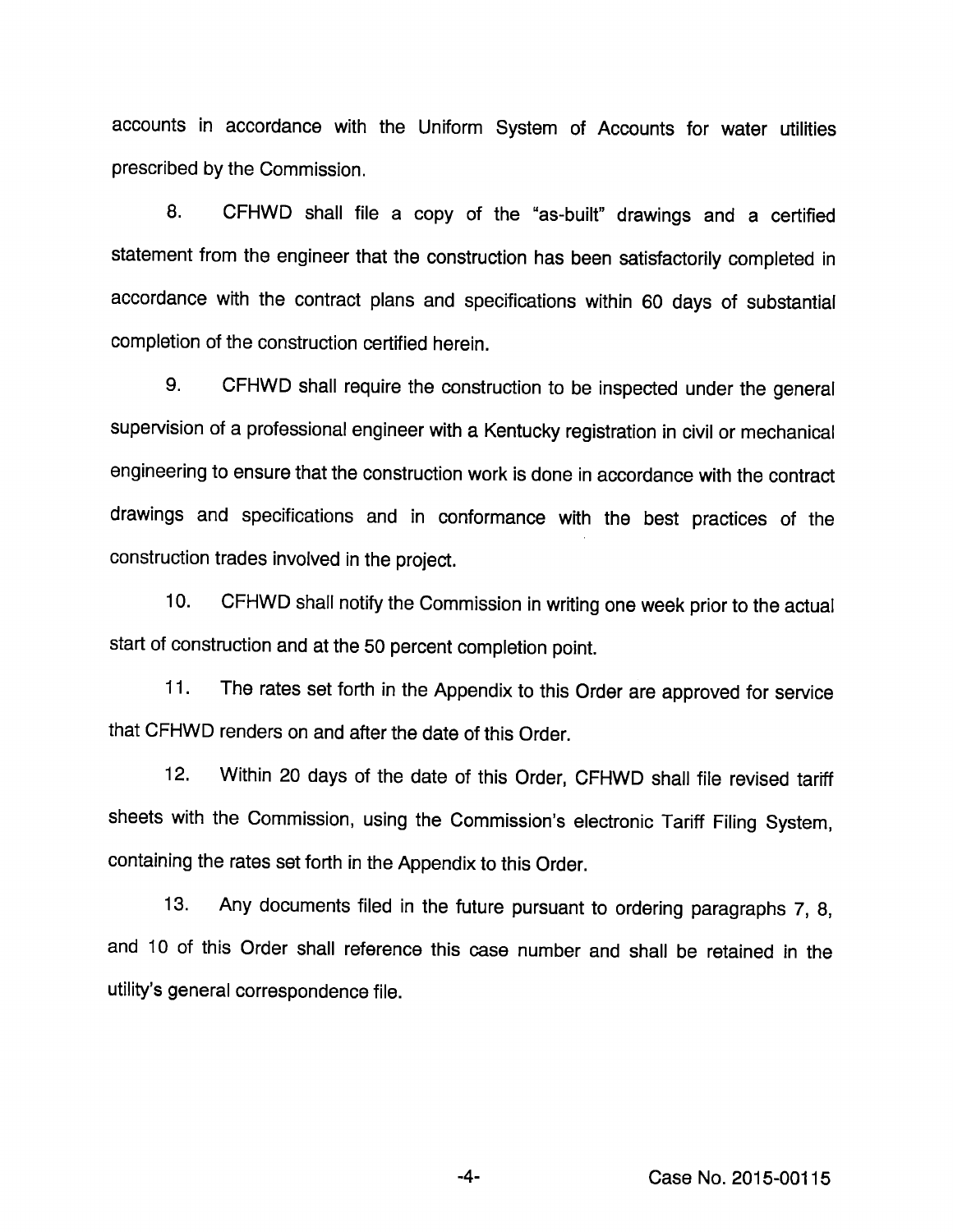14. The Executive Director is delegated authority to grant reasonable extensions of time for filing of any documents required by this Order upon CFHWD's showing of good cause for such extension.

Nothing contained herein shall be deemed a warranty of the Commonwealth of Kentucky, or any agency thereof, of the financing herein accepted.

By the Commission



ATTEST:

 $U$  +  $T$ 

Executive Director

Case No. 2015-00115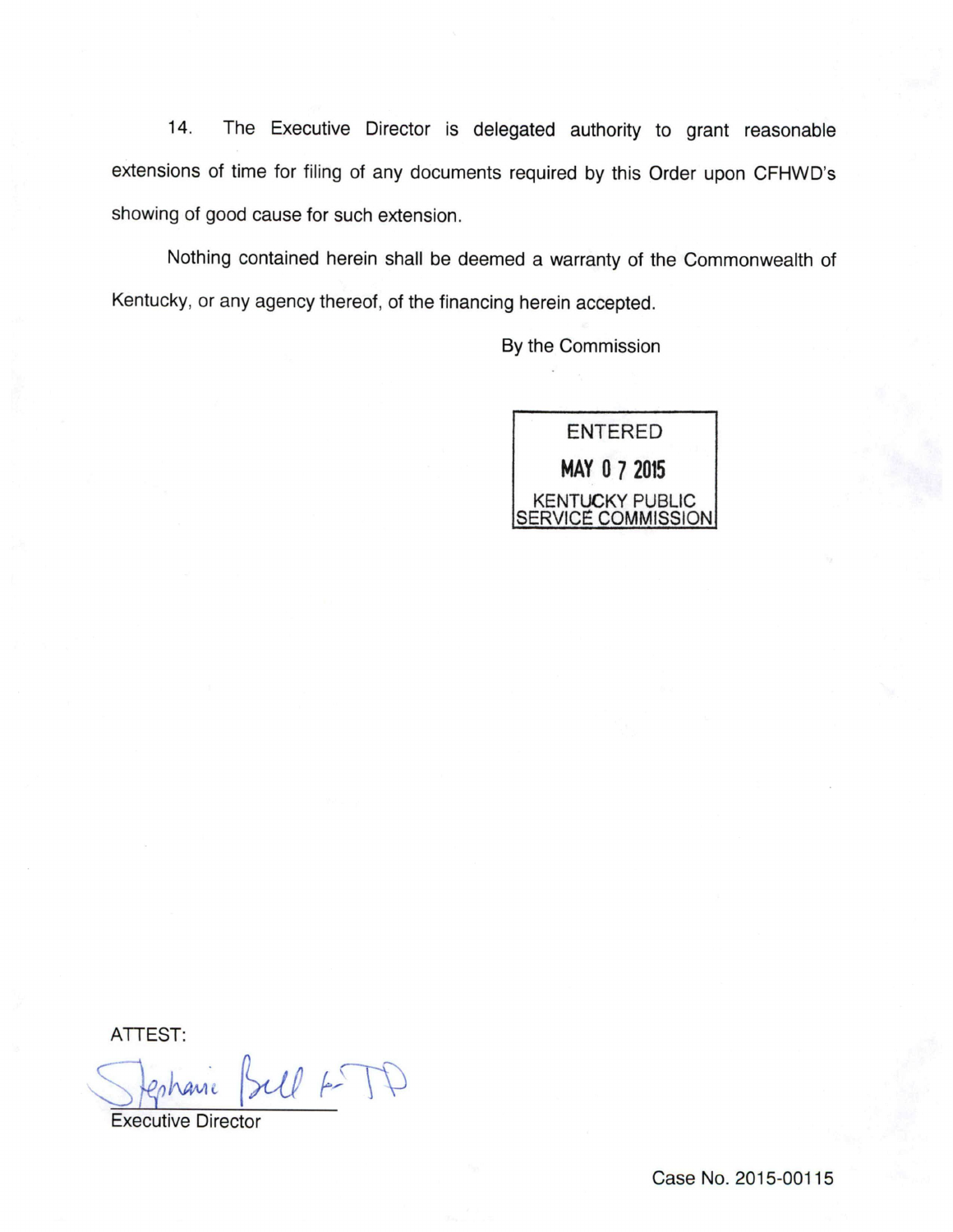### APPENDIX

# APPENDIX TO AN ORDER OF THE KENTUCKY PUBLIC SERVICE COMMISSION IN CASE NO. 2015-00115 DATED MAY 0 7 2015

The following rates and charges are prescribed for the customers in the area served by Cumberland Falls Highway Water District. All other rates and charges not specifically mentioned herein shall remain the same as those in effect under authority of the Commission prior to the effective date of this Order.

#### **Monthly Rates**

5/8- X 3/4-Inch Meters First 1,000 Gallons Over 1,000 Gallons

1-inch Meters First 5,000 Gallons Over 5,000 Gallons

 $\sim$   $\sim$ 

2-Inch Meters First 25,000 Gallons Over 25,000 Gallons

- \$ 21.18 Minimum Bill 8.74 Per 1,000 Gallons
- \$ 56.14 Minimum Bill 8.74 Per 1,000 Gallons

\$ 230.94 Minimum Bill 8.74 Per 1,000 Gallons